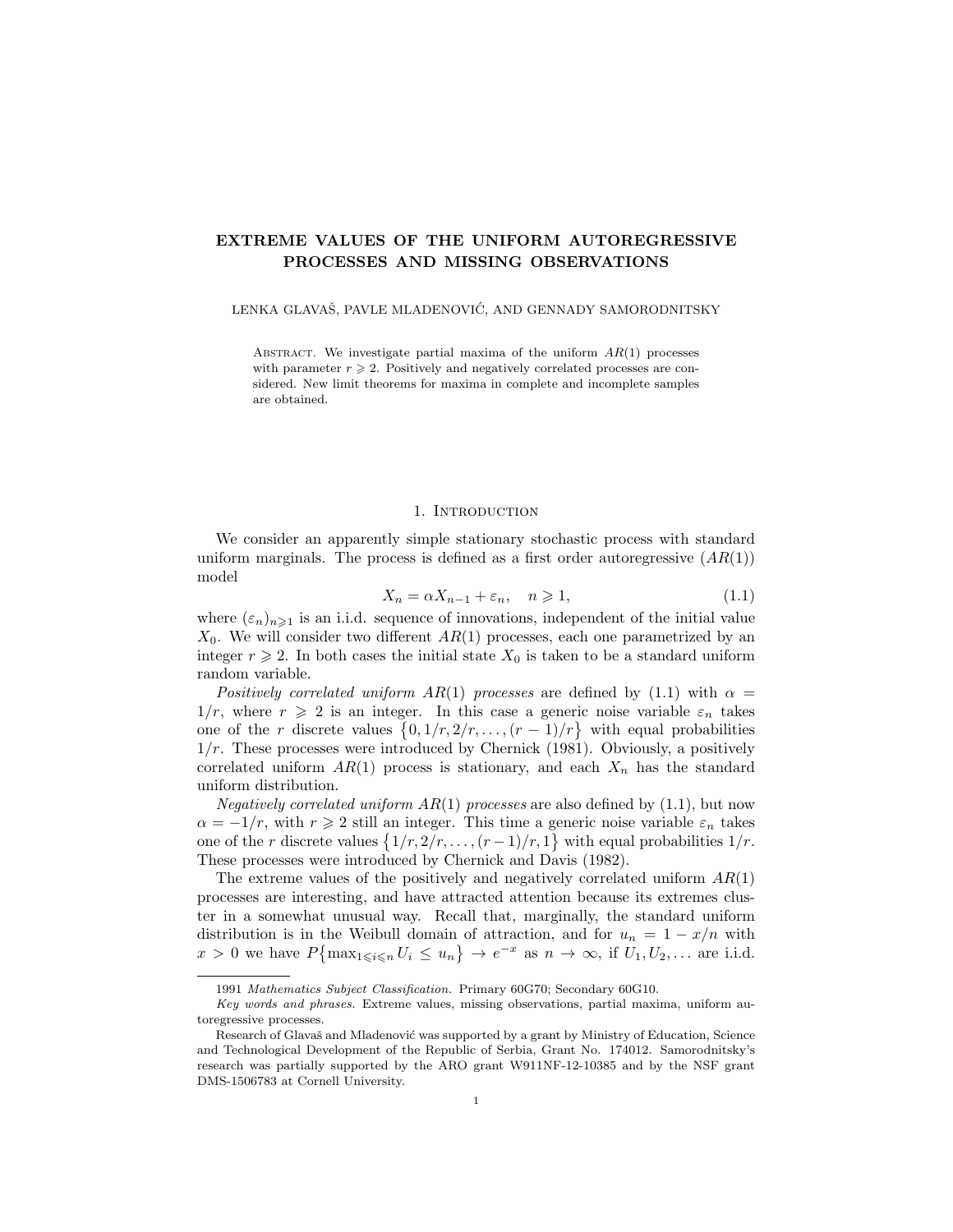standard uniform random variables. For this sequence  $(u_n)$  both positively and negatively correlated uniform  $AR(1)$  processes satisfy the  $D(u_n)$  condition of Leadbetter (1974). This was shown by Chernick (1981) and Chernick and Davis (1982). If these processes also satisfied the  $D'(u_n)$  condition of Leadbetter (1974), then the extremes of these processes would not cluster, and the partial maxima of these processes would satisfy a limit theorem with the same normalization and the same limit as the i.i.d. standard uniform sequence. This is, however, not true, and condition  $D'(u_n)$  fails for the positively and negatively correlated uniform  $AR(1)$ processes. In fact, it was shown by Chernick (1981) that the partial maximum  $M_n = \max\{X_1, \ldots, X_n\}$  of the positively correlated uniform  $AR(1)$  process satisfies  $P\{M_n \leq 1 - x/n\} \to \exp\{- (1 - r^{-1})x\}$  as  $n \to \infty$ , while Chernick and Davis (1982) showed that for the negatively correlated uniform  $AR(1)$  processes one has  $P\{M_n \leq 1 - x/n\} \to \exp\{- (1 - r^{-2})x\}$  as  $n \to \infty$ . In particular, the extremes of the two processes cluster, and the extremal index of the two processes is equal to  $1 - r^{-1}$  and  $1 - r^{-2}$  in the positive correlated and negatively correlated cases, correspondingly. See Leadbetter (1983).

Even among processes whose extremes cluster, the uniform  $AR(1)$  processes may be unusual. We explain this point briefly. The stationary process  $Y_n = (1 - X_n)^{-1}$ ,  $n = 0, 1, \ldots$  has standard Pareto (1) marginals, and, more generally, multivariate regularly varying distributions with exponent 1 of regular variation. Therefore, the spectral tail process is well defined; it can be obtained (extending first the  $\bf{Y}$  process in law to a stationary process  $(\ldots, Y_{-1}, Y_0, Y_1, Y_2, \ldots)$  indexed by  $\mathbb{Z}$ ) by

$$
P\left[\left(\frac{Y_n}{Y_0}, n \in \mathbb{Z}\right) \in \cdot \middle| |Y_0| > y\right] \Rightarrow P\left[\left(M_n, n \in \mathbb{Z}\right) \in \cdot\right]
$$

as  $y \to \infty$ ; see Basrak and Segers (2009). Since the process Y is a Markov chain, one can expect, in accordance to the theory of Segers (2007) and Janssen and Segers (2014) that the tail process is, itself, a Markov chain of a particular type, the so-called back-and-forth tail chain. This is, indeed, the case if the process Y corresponds to the positively correlated uniform  $AR(1)$  process. It is not difficult to check that in this situation one has, in law,

$$
M_n = \begin{cases} r^n & \text{if } n \leq 0, \\ \prod_{j=1}^n A_j^{(r)} & \text{if } n > 0, \end{cases}
$$

where  $A_1^{(r)}, A_2^{(r)}, \ldots$  are i.i.d. random variables,  $P(A_1^{(r)} = r) = 1 - P(A_1^{(r)} = 0) =$  $1/r$ . On the other hand, if the process Y corresponds to the negatively correlated uniform  $AR(1)$  process, then the spectral tail process is not even a Markov chain. It is not difficult to check that in the above notation we can now write, in law,

$$
M_n = \begin{cases} r^n & \text{if } n \leq 0 \text{ is even,} \\ \prod_{j=1}^{n/2} A_j^{(r^2)} & \text{if } n > 0 \text{ is even,} \\ 0 & \text{if } n \text{ is odd.} \end{cases}
$$

This happens because, if the process **X** is a negatively correlated uniform  $AR(1)$ process, then the process Y does not satisfy Condition 2.2 of Segers (2007) or of Janssen and Segers (2014).

We are interested in studying the extreme value theory of the uniform  $AR(1)$ processes in incomplete samples. This means that only some of the observations of the process of interest are registered, and one studies the extremal behaviour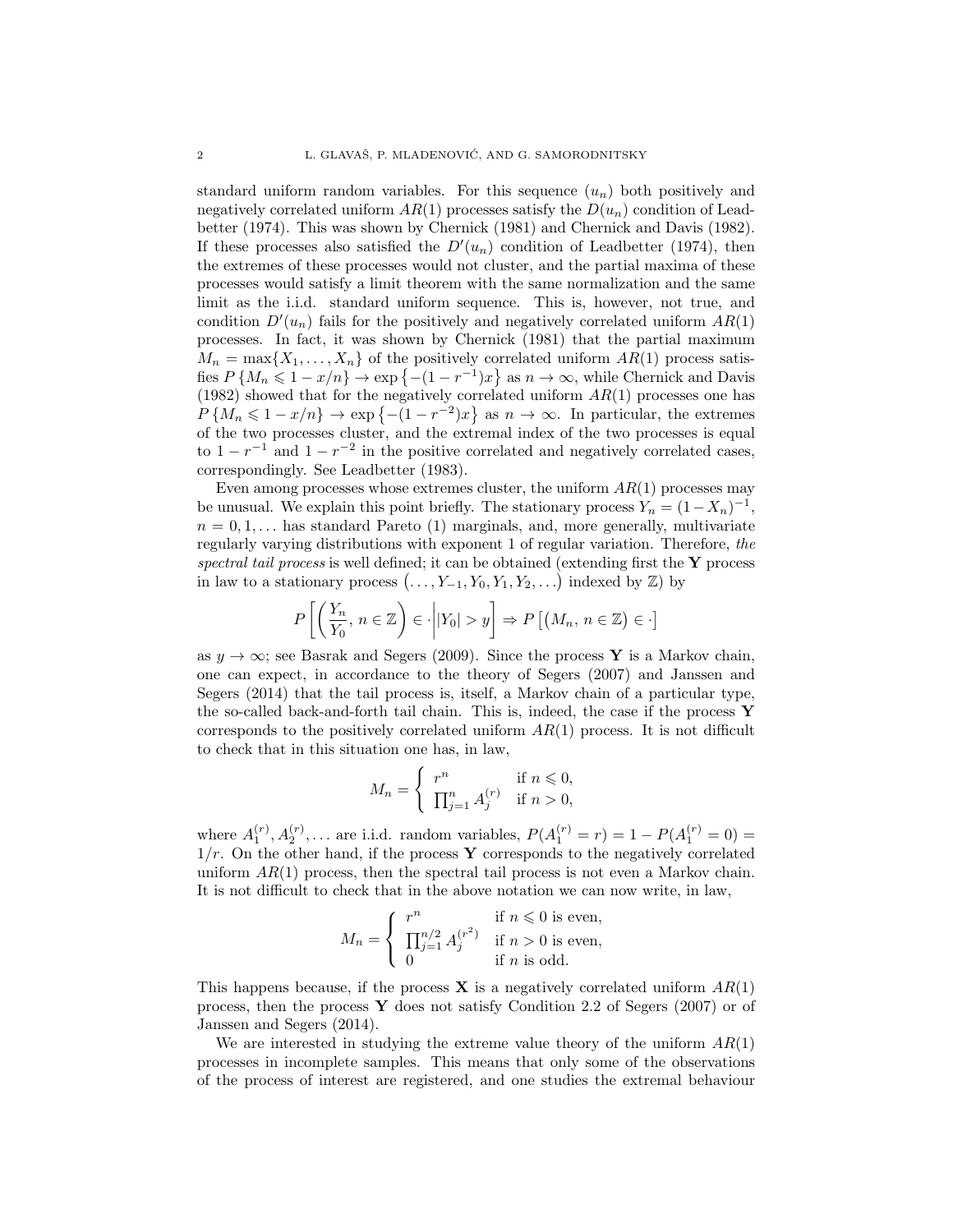of the registered observations. Questions of this type are of obvious interest in situations where more than one natural frequency of observations exists (for example, in finance), or where one may be interested in less frequent observations of the state of a physical system (e.g. annual) than the natural frequency (e.g. daily observations). The observation scheme could more generally be driven by a mechanism independent of the process of interest. Studying extreme value theory for incomplete samples has venerable history, starting, probably, with Mittal (1978), and a number of new results appeared more recently, such as Scotto (2005), Hall and Hüsler  $(2006)$ , Hall and Scotto  $(2008)$ . Most of the previous work concentrated on the cases where the registered observations were either equally spaced, or were registered in a periodic manner. For us periodically registered observations provides one of the examples, and we will discuss it in the sequel.

In order to obtain a fuller picture of the extremes of a partially registered random sequence, it is useful to understand the joint behavior of the maxima of both fully and partially registered observations. Let  $\mathbf{X} = (X_n)$  be a stationary process, and let  $c_n \in \{0,1\}, n = 1,2,...$  be a deterministic sequence defining the registration: the observation  $X_n$  of the process is registered if  $c_n = 1$  and is not registered otherwise. Then

$$
M_n = \max_{1 \leq i \leq n} X_i \text{ and } \widetilde{M}_n = \max_{1 \leq i \leq n: c_i = 1} X_i
$$

are the two partial maxima of interest. Clearly,  $M_n$  is the bigger of  $M_n$ , and the partial maximum of the non-registered observations, so, in particular,  $M_n \geq M_n$ for every  $n$ . We will assume existence of an asymptotic sampling frequency

$$
p = \lim_{n \to \infty} \frac{1}{n} \sum_{j=1}^{n} c_j \in (0, 1].
$$
 (1.2)

Under very general conditions it was shown in Mladenović and Piterbarg (2006) that if the extremes of the process **X** do not cluster, i.e. if the  $D'(u_n)$  condition of Leadbetter (1974) holds for the process  $\bf{X}$  for an appropriate for a domain of attraction sequence  $(u_n)$ , then the partial maxima of the registered and non-registered observations are asymptotically independent, which fully determines the joint limiting law of the appropriately normalized pair  $(M_n, M_n)$ . In particular, that limiting law exists, and is completely determined by the asymptotic frequency  $p$  in (1.2). Since the uniform  $AR(1)$  processes do not satisfy the  $D'(u_n)$  condition, the above result does not apply in this case. In fact, it was shown by examples in Mladenović (2009) and Mladenović and  $\tilde{Z}$ ivadinović (2015) that neither asymptotic independence of the partial maxima of the registered and non-registered observations holds, nor is the limiting law of  $(M_n, \tilde{M}_n)$  determined by the asymptotic frequency p.

It is the purpose of this paper to give a general solution to the problem of the joint asymptotic behaviour of the properly normalized pair  $(M_n, M_n)$ . We will provide sufficient conditions for existence of the limiting distribution, explain what features of the sampling sequence  $(c_n)$  determine the limiting distribution, and describe the form of the limiting distribution. Our main results are stated in Section 2, which also provides a number of examples and a discussion. The proofs are given in Section 3.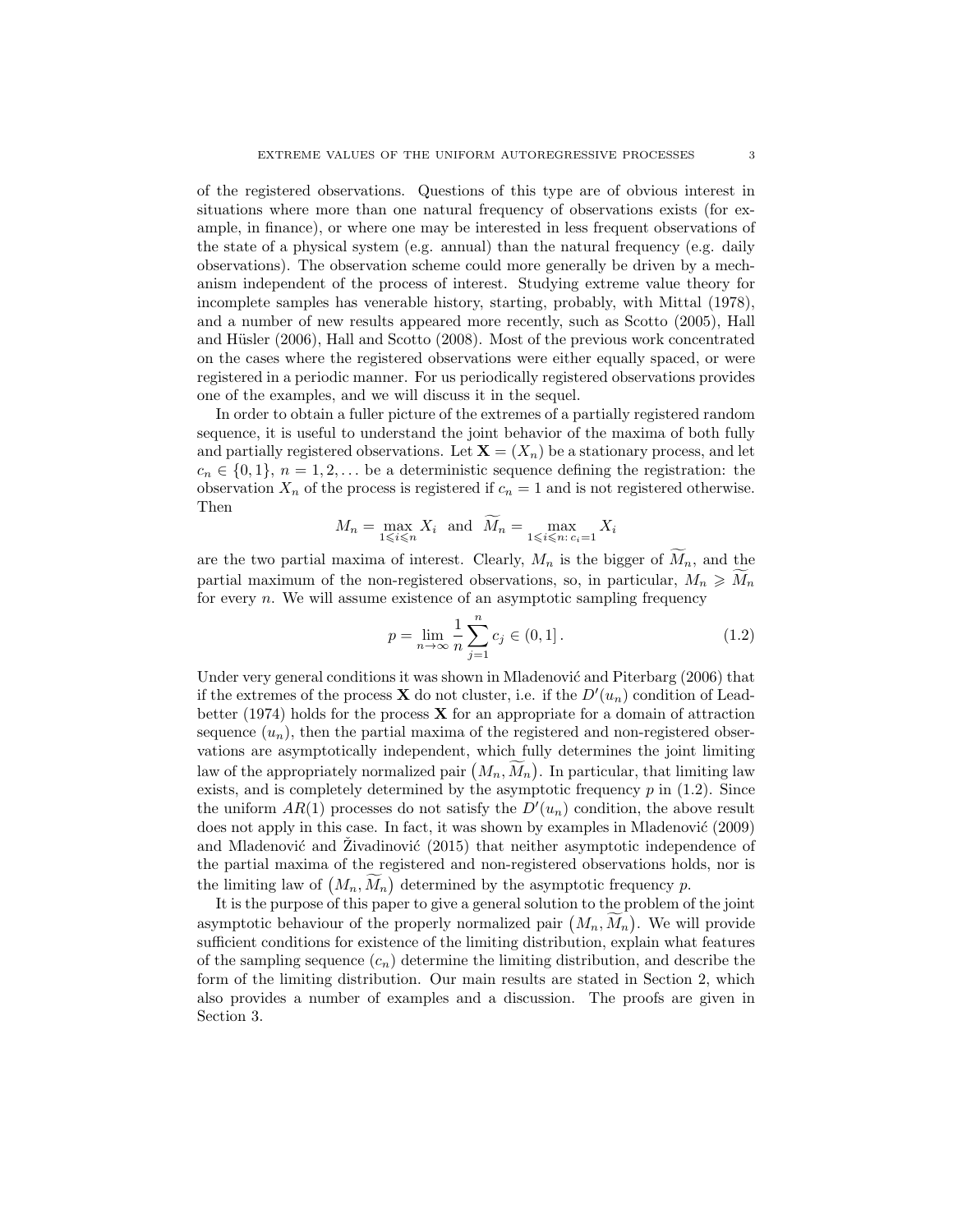### 2. The limit theorems for the partial maxima

The marginal distributions of the uniform  $AR(1)$  processes dictate the manner in which the partial maxima should be normalized. Specifically, we will study the limiting behaviour of the random vector  $(n(1-M_n), n(1-M_n))$ , try to determine existence and the shape of the limit

$$
G(x, y) = \lim_{n \to \infty} P\left\{\widetilde{M}_n \leq 1 - \frac{x}{n}, M_n \leq 1 - \frac{y}{n}\right\}, \quad x, y > 0. \tag{2.1}
$$

Notice that, if  $0 < x \leq y$ , then

$$
P\left\{\widetilde{M}_n \leq 1 - \frac{x}{n}, M_n \leq 1 - \frac{y}{n}\right\} = P\left\{M_n \leq 1 - \frac{y}{n}\right\}
$$
  
\n
$$
\rightarrow \begin{cases} \exp\left\{-(1 - r^{-1})y\right\} & \text{for positively dependent } \mathbf{X}, \\ \exp\left\{-(1 - r^{-2})y\right\} & \text{for negatively dependent } \mathbf{X}, \end{cases}
$$
 (2.2)

by Chernick (1981) and Chernick and Davis (1982), irrespectively of the behaviour of the sampling sequence  $(c_n)$ . Therefore, the only non-trivial case as far as the limit in  $(2.1)$  is concerned is the case  $0 < y < x$ .

We state and discuss below the limiting results for the positively correlated uniform  $AR(1)$  processes and negatively correlated uniform  $AR(1)$  processes separately. Before doing so, we would like to draw the attention of the reader to the difference in the mechanism that makes the extremes cluster in the positively correlated case and in the negatively correlated case, and we do it in an informal manner. In the positively correlated case, one large value of the process will be followed by large values as long as the subsequent noise variables keep taking the value  $(r-1)/r$ . In the negatively correlated case a large value of the process cannot be immediately followed by another large value, but the value two units of time away can be also large as long as the pair of the two subsequent noise variables takes the value  $(1/r, 1)$ . This importance of the parity in the negatively correlated case will be visible both in the statement of the results and in their proofs.

**A.** Positively correlated uniform  $AR(1)$  processes. For a sampling sequence  $(c_n)$ we denote for  $n, j = 1, 2, \ldots$  the empirical frequencies of consecutive zeroes,

$$
f_{n,j} = \sum_{i=1}^{n-j+1} \mathbf{1}(c_i = c_{i+1} = \ldots = c_{i+j-1} = 0)
$$
 (2.3)

if  $j \leq n$  and  $f_{n,j} = 0$  if  $j > n$ . We will use the notation

$$
f_j = \lim_{n \to \infty} \frac{f_{n,j}}{n}, \ \ j \in \{1, 2, \ldots\},\tag{2.4}
$$

if the limit exists. Note that  $f_1 = 1 - p$ , where p is defined in (1.2), and we always assume existence of this limit. The following theorem is our main result for positively correlated uniform  $AR(1)$  processes.

# **Theorem 2.1.** Let **X** be a positively correlated uniform  $AR(1)$  process.

(a) If the limiting frequencies  $f_j$  in (2.4) exist for each  $j \in \{1, 2, \ldots\}$ , then the sequence  $(n(1-M_n), n(1-M_n)), n = 1, 2, ...$  converges weakly as  $n \to \infty$ .

(b) Let j be a positive integer, and suppose that the limit  $f_k$  in (2.4) exists for all  $k \in \{1, \ldots, j\}$ . Then the limit  $G(x, y)$  in (2.1) exists for all  $(x, y)$  in the range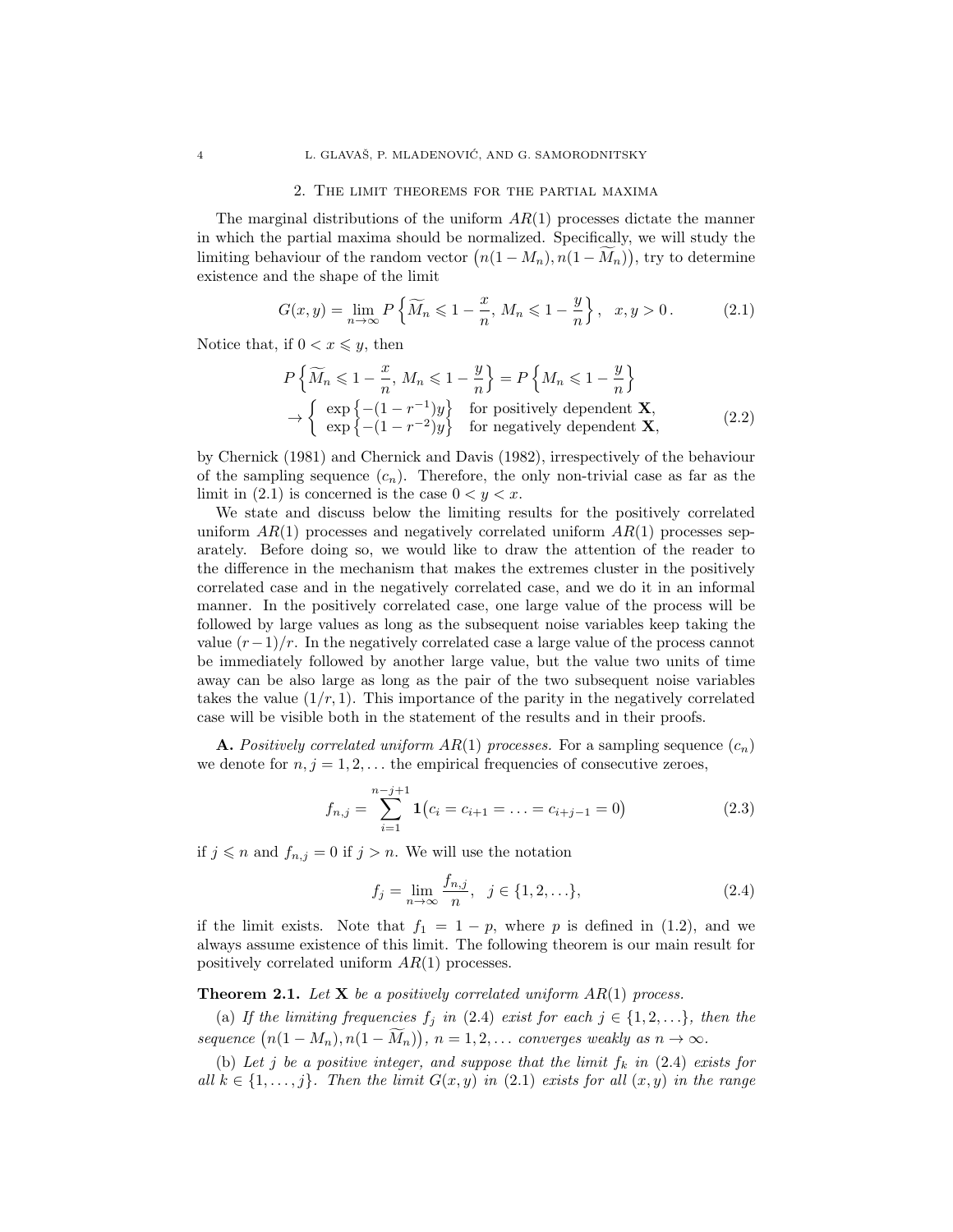$0 < xr^{-j} \leqslant y < xr^{-(j-1)}$ , and is given by

$$
G(x,y) = \exp\left\{-(r-1)x\sum_{k=0}^{j-1}\frac{f_k - f_{k+1}}{r^{k+1}} - (r-1)y\frac{f_j}{r}\right\},\qquad(2.5)
$$

with the convention  $f_0 = 1$ .

Remark 2.2. An immediate conclusion from Theorem 2.1 and the pointwise ergodic theorem is that, if the sampling sequence  $(c_n)$  is a realization of a stationary 0 − 1-valued process, then for almost every such realization, the sequence  $(n(1-M_n), n(1-M_n)), n = 1, 2, \ldots$  converges weakly. In particular, if the underlying stationary process is an i.i.d. Bernoulli sequence with probability p of observing 1, then for almost every realization we have  $f_j = (1-p)^j$ ,  $j = 1, 2, \ldots$ , and the expression (2.5) for the limiting distribution reduces to

$$
G(x,y) = \exp\left\{-\frac{(r-1)p}{r+p-1}\left(1-(1-p)^j r^{-j}\right)x - \frac{(r-1)}{r}\left(1-p\right)^j y\right\}
$$

for  $(x, y)$  in the range  $0 < xr^{-j} \leq y < xr^{-(j-1)}, j = 1, 2, ...$ 

*Remark* 2.3. Suppose that the sampling sequence  $(c_n)$  is periodic, with period  $k \geq 1$ . This sequence is one of the k possible realisations of the stationary process, consisting of taking the sequence  $(c_n)$  and erasing a random number N of its initial entries, the random number  $N$  having a discrete uniform distribution between  $0$ and  $k - 1$ . Since each realization has a positive probability, Remark 2.2 applies, and the sequence  $(n(1 - M_n), n(1 - M_n)), n = 1, 2, \ldots$  converges weakly. If l is the largest number of consecutive zeroes within a period, we have  $f_j > 0$  for  $1 \leqslant j \leqslant l$ , and  $f_j = 0$  for  $j > l$ . We conclude that the expression  $(2.5)$  for the limiting distribution G in the range  $0 < xr^{-(l+1)} \leq y < xr^{-l}$  remains valid in the entire range  $0 < y < xr^{-l}$ . The results of Mladenović (2009) and Mladenović and  $Zivadinovi\acute{c}$  (2015) treat such periodic sampling sequences.

Remark 2.4. Instead of considering the joint distribution of the maxima of all observations and of the registered observations, one can consider the joint distribution of the maxima of the registered and of the non-registered observations. Let

$$
M_n = \max_{1 \leq i \leq n: c_i = 0} X_i
$$

be the partial maximum of the non-registered observations. Then

$$
P\left(\widetilde{M}_n \leq 1 - \frac{x}{n}, \widehat{M}_n \leq 1 - \frac{y}{n}\right) = \begin{cases} P\left(\widetilde{M}_n \leq 1 - \frac{x}{n}, M_n \leq 1 - \frac{y}{n}\right) & \text{if } 0 < y \leq x \\ P\left(M_n \leq 1 - \frac{x}{n}, \widehat{M}_n \leq 1 - \frac{y}{n}\right) & \text{if } 0 < x \leq y, \end{cases}
$$

and so the sequence  $(n(1 - M_n), n(1 - M_n))$  converges weakly if and only if both sequences  $(n(1 - M_n), n(1 - M_n)), n = 1, 2, ..., \text{ and } (n(1 - M_n), n(1 - M_n)),$  $n = 1, 2, \ldots$ , converge weakly, sufficient conditions for which is the existence of the asymptotic frequency of any number of consecutive zeroes and existence of the asymptotic frequency of any number of consecutive ones. Suppose that the asymptotic frequency of zeroes  $p \in (0, 1)$ , so that the marginal limits of both  $(n(1 (M_n)$  and  $(n(1-M_n))$  are nondegenerate. When are the maxima of the registered observations and of the non-registered observations asymptotically independent? Theorem 2.1 says that a necessary and sufficient condition for such asymptotic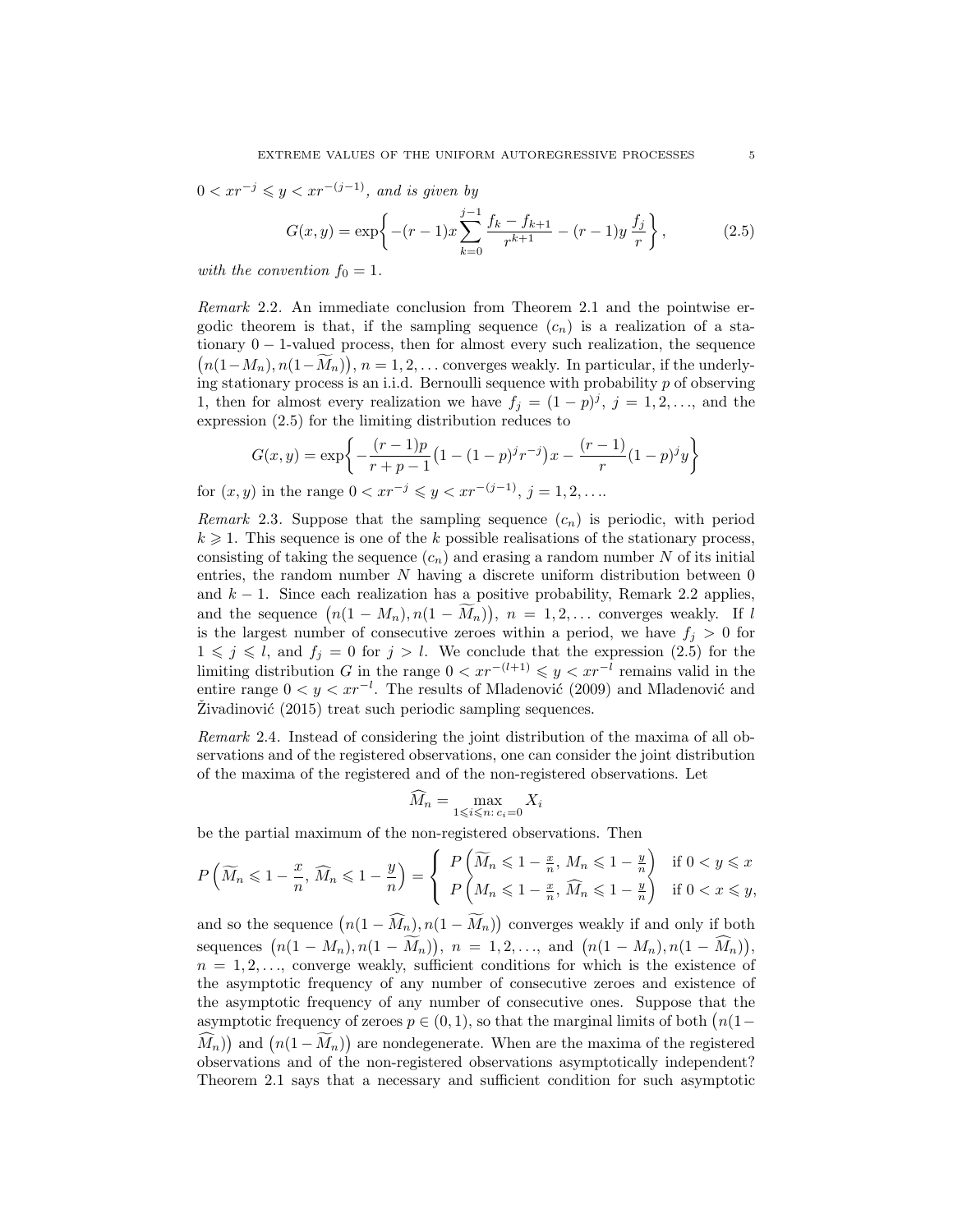independence is  $f_k = f_1$  for all  $k \ge 1$ . That is, asymptotically, zeroes arrive in arbitrarily long groups and then, automatically, ones arrive in arbitrarily long groups as well. Such sampling sequences  $(c_n)$  exist. An example is the following sequence. Let  $k_j = [j(1-p)/p]$  for  $j = 1, 2, \ldots$ , and construct a sampling sequence by alternating j consecutive ones with  $k_j$  consecutive zeroes,  $j = 1, 2, \ldots$ 

**B.** Negatively correlated uniform  $AR(1)$  processes. In this case it is natural to consider, for a sampling sequence  $(c_n)$ , the empirical frequencies of zeroes at consecutive positions of the same parity, so we define

$$
\tilde{f}_{n,j} = \sum_{i=1}^{n-2j+2} \mathbf{1} \{ c_i = c_{i+2} = \dots = c_{i+2j-2} = 0 \}
$$

if  $j \n\t\leq n/2$ , and  $\tilde{f}_{n,j} = 0$  if  $j > n/2$ . We will use the notation

$$
\tilde{f}_j = \lim_{n \to \infty} \frac{\tilde{f}_{n,j}}{n}, \ j \in \{1, 2, \dots, \}
$$
\n(2.6)

if the limit exists. Note that  $\tilde{f}_{n,1} = f_{n,1}$  defined by (2.3), and as before we assume that the limit  $p = 1 - \tilde{f}_1 = 1 - f_1$  in (1.2) exists. The following theorem is our main result for negatively correlated uniform  $AR(1)$  processes.

**Theorem 2.5.** Let **X** be a negatively correlated uniform  $AR(1)$  process.

(a) If the limiting frequencies  $\tilde{f}_j$  in (2.6) exist for each  $j \in \{1, 2, ...\}$ , then he sequence  $(n(1 - M_n), n(1 - M_n)), n = 1, 2, ...$  converges weakly as  $n \to \infty$ .

(b) Let j be a positive integer, and suppose that the limit  $\hat{f}_k$  in (2.6) exists for all  $k \in \{1, \ldots, j\}$ . Then the limit  $G(x, y)$  in (2.1) exists for all  $(x, y)$  in the range  $0 < xr^{-2j} \leqslant y < xr^{-(2j-2)}$ , and is given by

$$
G(x,y) = \exp\left\{-(r^2-1)x\sum_{k=0}^{j-1}\frac{\tilde{f}_k - \tilde{f}_{k+1}}{r^{2k+2}} - (r^2-1)y\frac{\tilde{f}_j}{r^2}\right\},
$$
 (2.7)

with the convention  $\tilde{f}_0 = 1$ .

The remarks on Theorem 2.1 that appear above have obvious counterparts in the negatively correlated case. We only address them briefly. If the sampling sequence  $(c_n)$  is a realization of a stationary 0 – 1-valued process, then for almost every realization, the sequence  $(n(1-M_n), n(1-M_n)), n = 1, 2, \ldots$  still converges weakly, and in the special case of an i.i.d. Bernoulli sequence the limiting distribution of the process is

$$
G(x,y) = \exp\bigg\{-\frac{(r^2-1)p}{r^2+p-1}\big(1-(1-p)^j r^{-2j}\big)x - \frac{(r^2-1)}{r^2}(1-p)^j y\bigg\}
$$

for  $(x, y)$  in the range  $0 < xr^{-2j} \leq y < xr^{-2(j-1)}, j = 1, 2, \ldots$  Further, we always have weak convergence of the sequence  $(n(1 - M_n), n(1 - M_n))$  in the case of a periodic sampling scheme, and the requirement for the asymptotic independence of the maxima of the registered observations and of the non-registered observations is  $f_k = f_1$  for all  $k \geq 1$ .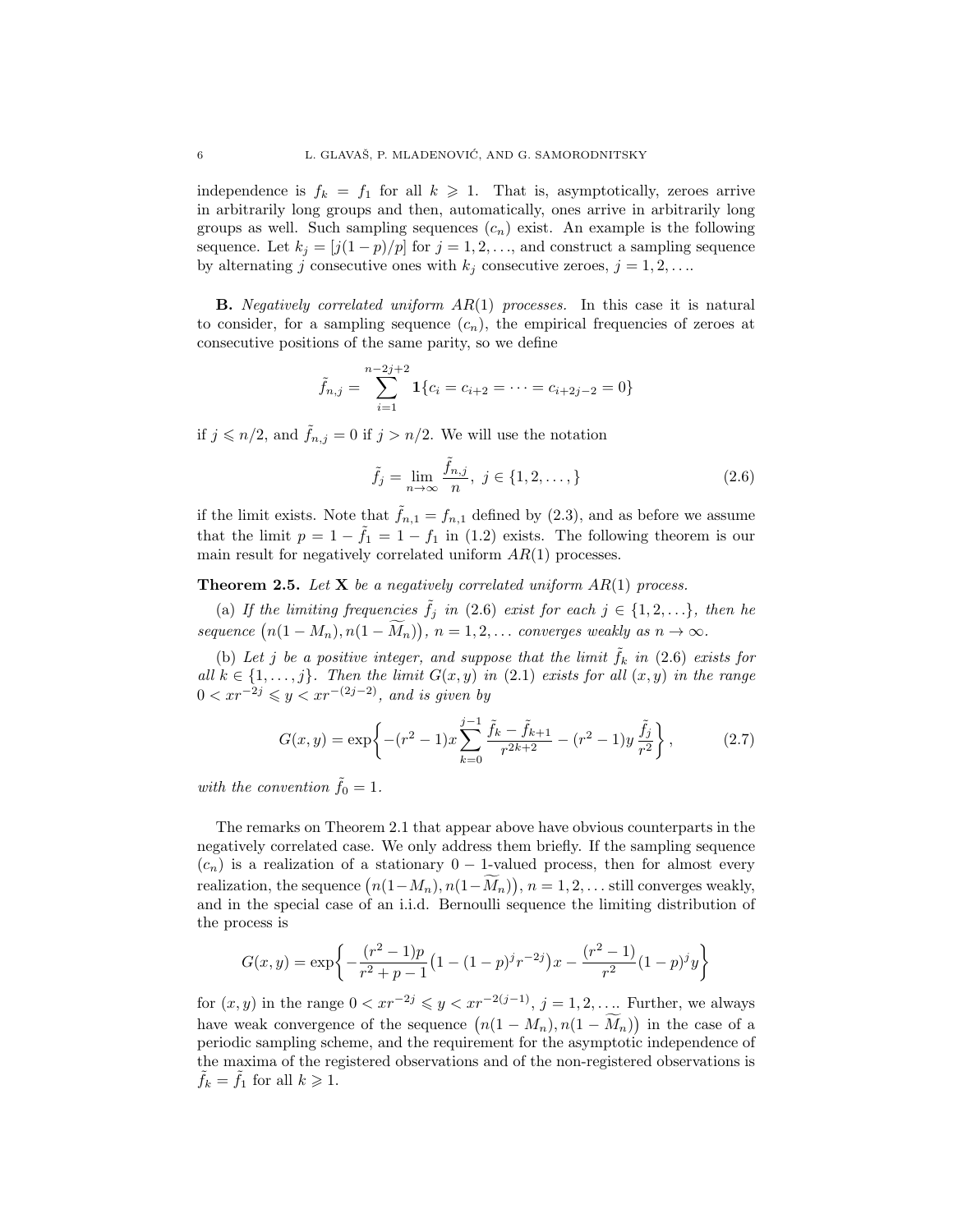### 3. Proofs

The argument we will use depends, as do most of the arguments in related statements, on a version of the  $D(u_n)$  condition. Since we have to deal with two types of observations, registered observations and non-registered observations, and since the corresponding arguments in the multivariate cumulative distribution functions take, in general, different values, we need a two-sequence version of the  $D(u_n)$ condition. This condition, the so-called  $D(u_n, v_n)$  condition (with  $u_n = 1 - x/n$ ,  $v_n = 1 - y/n$ ,  $x, y > 0$  in our case) was introduced by Davis (1979), and Chernick and Davis (1982) explained that this condition holds for both positively and negatively correlated uniform  $AR(1)$  processes. This implies the following fact. For a fixed positive integer j, let  $x, y > 0$  be either in the range  $0 < x r^{-j} \leq y < x r^{-(j-1)}$ or in the range  $0 \lt x r^{-2j} \leq y \lt x r^{-(2j-2)}$ , depending on whether the process is positively correlated or negatively correlated. In the positively correlated case assume that the limit  $f_k$  in (2.4) exists for all  $k \in \{1, \ldots, j\}$ , and in the negatively correlated case assume that the limit  $f_k$  in (2.6) exists for all  $k \in \{1, \ldots, j\}$ . Let  $(m_n)$  be a sequence of positive integers such that  $m_n \to \infty$ ,  $m_n/n \to 0$  as  $n \to \infty$ . If the limit

$$
\lim_{n \to \infty} \frac{n}{m_n} \left( 1 - P\left(\widetilde{M}_{m_n} \leq 1 - \frac{x}{n}, M_{m_n} \leq 1 - \frac{y}{n}\right) \right) = H(x, y) \tag{3.1}
$$

exists, then the limit  $G(x, y)$  in  $(2.1)$  exists, and

$$
G(x, y) = \exp\{-H(x, y)\}.
$$
 (3.2)

Proof of Theorem 2.1. Since part (a) of the theorem is an obvious consequence of part (b), we will prove part (b) of the theorem. Throughout the proof we will use the notation

$$
z_i = \begin{cases} x, & \text{if } c_i = 1, \\ y, & \text{if } c_i = 0. \end{cases}
$$
 (3.3)

For a positive integer m we denote

$$
a_m = P\left(\widetilde{M}_m \leq 1 - \frac{x}{n}, M_m \leq 1 - \frac{y}{n}\right)
$$
  
=  $P\left(X_1 \leq 1 - \frac{z_1}{n}, X_2 \leq 1 - \frac{z_2}{n}, \dots, X_m \leq 1 - \frac{z_m}{n}\right).$  (3.4)

We will let  $m \to \infty$  sufficiently slowly with n so that  $r^m/n \to 0$ . Since

$$
X_i = r^{-i}X_0 + \sum_{j=1}^i r^{-(i-j)}\varepsilon_j, \ i = 1, \dots, m,
$$

we can condition on the values of the noise variables  $\varepsilon_1, \ldots, \varepsilon_m$  and write

$$
a_m = \sum_{k_1=0}^{r-1} \sum_{k_2=0}^{r-1} \cdots \sum_{k_m=0}^{r-1} r^{-m} P\left(\bigcap_{i=1}^m \left\{X_0 \leqslant r^i - \sum_{j=1}^i r^{j-1} k_j - \frac{r^i z_i}{n}\right\}\right)
$$
  
=  $S_0 + S_1 + \cdots + S_m$ , (3.5)

where

• The sum  $S_m$  consists of the single term  $k_1 = \cdots = k_m = r - 1$ .

• For  $1 \leq i \leq m-1$ , the sum  $S_i$  runs over all  $k_1, \ldots, k_m \in \{0, 1, \ldots, r-1\}$  such that  $k_1 = \cdots = k_i = r - 1$ , but  $k_{i+1} \neq r - 1$ .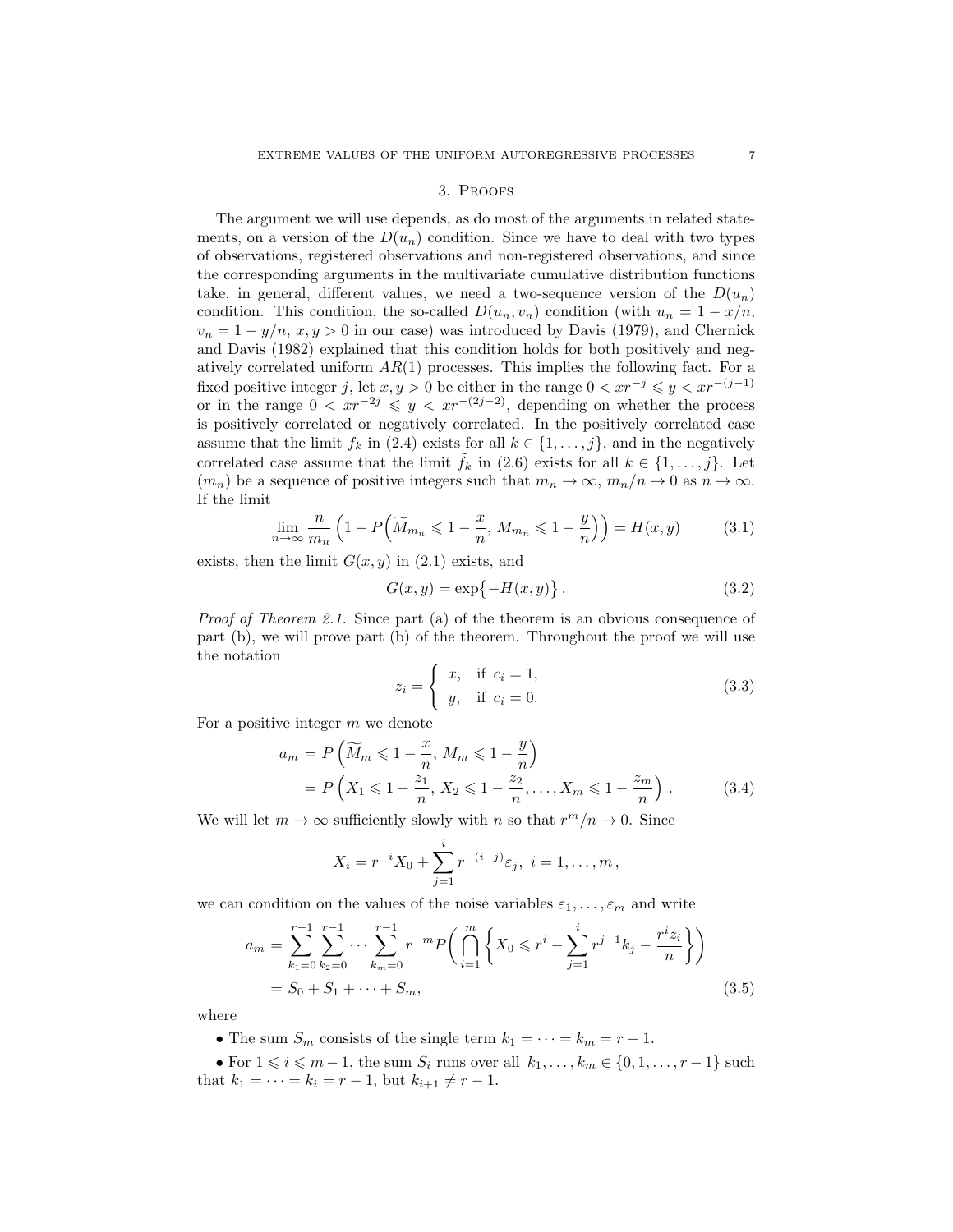• The sum  $S_0$  runs over all  $k_1, \ldots, k_m \in \{0, 1, \ldots, r-1\}$  such that  $k_1 \neq r-1$ .

Recall that according to our constraints on the rate of growth of the  $m$  we have  $r^i z_i/n \in (0,1)$  for all n large enough. For n large enough to satisfy both the above and  $n > r \max(x, y)$ , we have

$$
S_m = r^{-m} P\left(\bigcap_{j=1}^m \left\{X_1 \leq 1 - \frac{r^j z_j}{n}\right\}\right)
$$

$$
= r^{-m} \left(1 - \frac{\max_{1 \leq j \leq m} r^j z_j}{n}\right).
$$

For  $1 \leqslant i \leqslant m-1$ , we have

$$
S_i = \left[ (r-1)r^{m-i-1} \right] r^{-m} P\left( \bigcap_{j=1}^i \left\{ X_0 \leq 1 - \frac{r^j z_j}{n} \right\} \right)
$$
\n
$$
= (r-1)r^{-(i+1)} \left( 1 - \frac{\max_{1 \leq j \leq i} r^j z_j}{n} \right)
$$
\n
$$
= \frac{r-1}{r^{i+1}} - \frac{(r-1)\max_{1 \leq j \leq i} r^j z_j}{r^{i+1} n} := A_i - B_i,
$$
\n(3.6)

while  $S_0 = (r-1)r^{-1}$ .

Let  $j = 1, 2, \ldots$  and take a pair  $(x, y)$  such that  $0 < xr^{-j} \leq y < xr^{-(j-1)}$ . Let  $i = 1, \ldots, m - 1$ . The following cases are possible in (3.6).

**Case 1** For some  $k \in \{0, 1, \ldots, j-1\}$ ,  $c_{i-k} = 1$ , while  $c_{i-k+1} = \ldots = c_i = 0$ . In this case

$$
\max_{1 \leq j \leq i} r^j z_j = r^{i-k} x \,,
$$

so that

$$
B_i = \frac{(r-1)x}{r^{k+1}n}.
$$

Note that this scenario is feasible only if  $i - k \geq 1$ .

**Case 2**  $c_l = 0$  for all integer l such that  $\max\{i - j + 1, 1\} \leq l \leq i$ . In this case

$$
\max_{1\leqslant j\leqslant i}r^jz_j=r^iy\,,
$$

so that

$$
B_i = \frac{(r-1)y}{rn}.
$$

We conclude that each occurrence of the pattern  $10...0$  (one followed by k zeroes),  $k \in \{0, 1, \ldots, j-1\}$ , in the sequence  $c_1, \ldots, c_{m-1}$  contributes exactly

$$
\frac{(r-1)x}{r^{k+1}n}
$$

to the sum  $B_1 + \ldots + B_{m-1}$ , while each occurrence of the pattern  $0 \ldots 0$  (j zeroes) contributes exactly

$$
\frac{(r-1)y}{rn}
$$

to that sum. It is elementary that the number of times the pattern  $10...0$  (one followed by k zeroes) occurs in the sequence  $c_1, \ldots, c_{m-1}$  is equal to  $f_{m,k}-f_{m,k+1}-\delta$ ,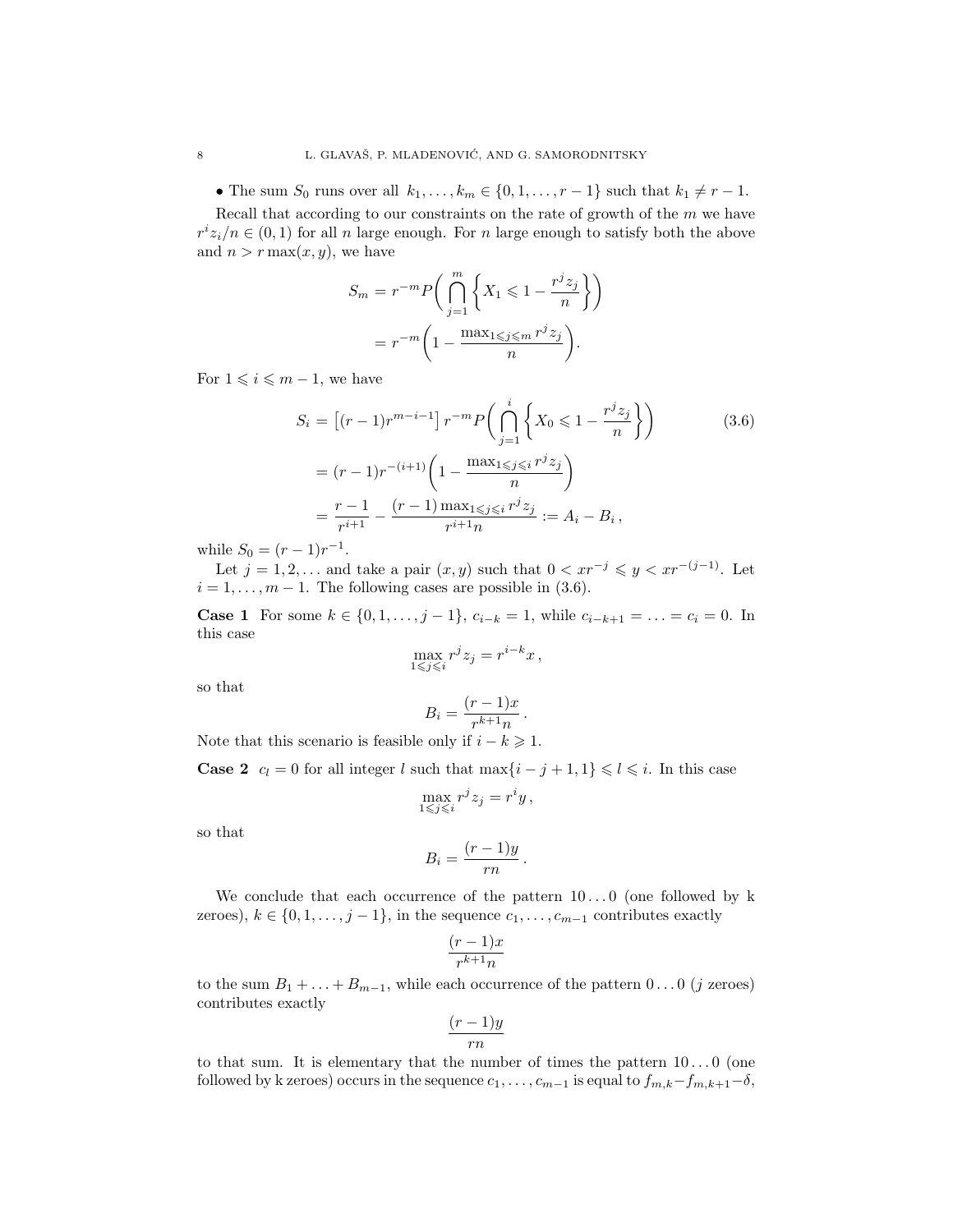with  $\delta \in \{0,1\}$  ( $\delta = 1$  if the number of zeroes at the initial positions of the sequence  $(c_n)$  is at least k) and the convention that  $f_{m,0} = m$ . Therefore,

$$
S_1 + \ldots + S_{m-1} = \frac{1}{r} - \frac{1}{r^m}
$$
  

$$
- \frac{(r-1)x}{n} \sum_{k=0}^{j-1} \frac{f_{m,k} - f_{m,k+1}}{r^{k+1}} - \frac{(r-1)y}{rn} f_{m,j} + O(1/n),
$$

where the  $O(1/n)$  term comes both from the  $\delta$  correction above and from the fact that the sum  $B_1 + ... + B_{m-1}$  can also contain some additional terms  $(r-1)y/(rn)$ due to a possible presence of a string of initial zeroes in the sequence  $c_1, \ldots, c_{m-1}$ of the length smaller than  $j$ . We conclude by  $(3.5)$  that

$$
a_m = 1 - \frac{(r-1)x}{n} \sum_{k=0}^{j-1} \frac{f_{m,k} - f_{m,k+1}}{r^{k+1}} - \frac{(r-1)y}{rn} f_{m,j} + O(1/n).
$$

Since  $m = m_n \to \infty$  as  $n \to \infty$ , we conclude by (3.4) that

$$
\frac{n}{m_n} \left( 1 - P\left( \widetilde{M}_{m_n} \leq 1 - \frac{x}{n}, M_{m_n} \leq 1 - \frac{y}{n} \right) \right)
$$
\n
$$
= (r - 1)x \sum_{k=0}^{j-1} \left( \frac{f_{m_n,k}}{m_n} - \frac{f_{m_n,k+1}}{m_n} \right) r^{-(k+1)} + (r - 1)y \frac{f_{m_n,j}}{m_n} + o(1)
$$
\n
$$
\to (r - 1)x \sum_{k=0}^{j-1} \frac{f_k - f_{k+1}}{r^{k+1}} + (r - 1)y \frac{f_j}{r}
$$
\n(3.7)

as  $n \to \infty$ . Therefore, (3.1) holds. An appeal to (3.2) proves (2.5) and, hence, establishes part (b) of the theorem.  $\Box$ 

Proof of Theorem 2.5. As in the proof of Theorem 2.1, it is enough to prove part (b). We use once again the notation (3.4), but in this case it is convenient for us let the sequence  $m = m_n$  to consist of even numbers, so for  $0 < y < x$  and a positive even integer 2m we will consider

$$
a_{2m} = P\left\{\widetilde{M}_{2m} \leq 1 - \frac{x}{n}, M_{2m} \leq 1 - \frac{y}{n}\right\}
$$
  
=  $P\left\{X_1 \leq 1 - \frac{z_1}{n}, X_2 \leq 1 - \frac{z_2}{n}, \dots, X_{2m} \leq 1 - \frac{z_{2m}}{n}\right\},$  (3.8)

where  $z_i$  is once again given by (3.3). It is appropriate now to let  $m = m_n \to \infty$ sufficiently slowly with n so that  $r^{2m}/n \to 0$ . The parity of the time variables is important now, so we will use a more detailed representation of the stationary sequence  $(X_n)$  than in the proof of Theorem 2.1. Write for  $i \geq 1$ 

$$
X_{2i-1} = -r^{-(2i-1)}X_0 + \sum_{j=1}^i r^{-2(i-j)} \varepsilon_{2j-1} - \sum_{j=1}^{i-1} r^{-2(i-j)+1} \varepsilon_{2j},
$$
  

$$
X_{2i} = r^{-2i}X_0 - \sum_{j=1}^i r^{-2(i-j)-1} \varepsilon_{2j-1} + \sum_{j=1}^i r^{-2(i-j)} \varepsilon_{2j}.
$$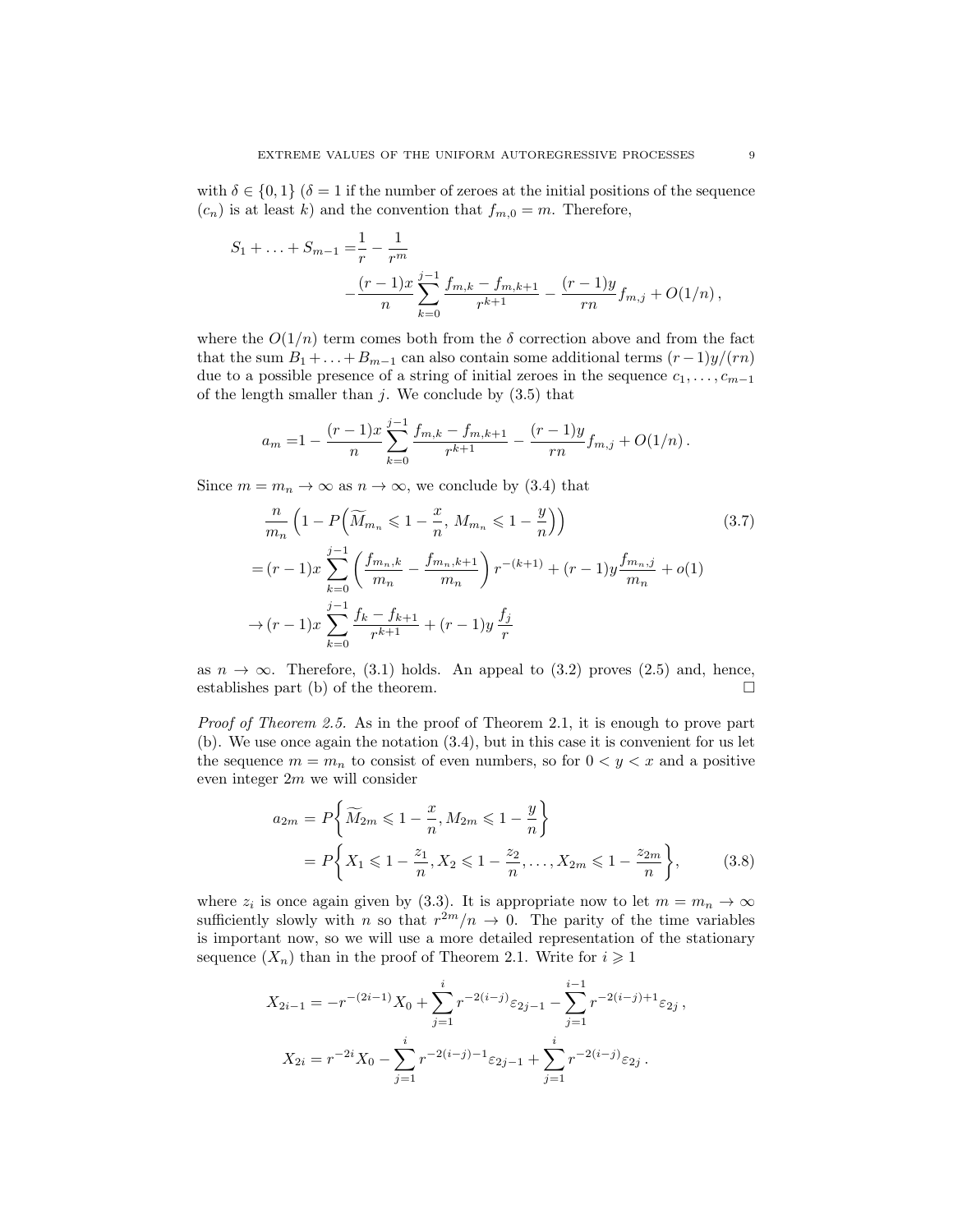Once again we condition on  $\varepsilon_1, \ldots, \varepsilon_{2m}$  to obtain

$$
a_{2m} = \sum_{k_1=1}^r \sum_{k_2=1}^r \cdots \sum_{k_{2m}=1}^r r^{-2m}
$$
  
\n
$$
P\left(\bigcap_{i=1}^m \left\{X_0 \le r^{2i} + \sum_{j=1}^i r^{2j-2} k_{2j-1} - \sum_{j=1}^i r^{2j-1} k_{2j} - \frac{r^{2i} z_{2i}}{n}\right\}
$$
  
\n
$$
\bigcap_{i=1}^m \left\{X_0 \ge -r^{2i-1} - \sum_{j=1}^{i-1} r^{2j-1} k_{2j} + \sum_{j=1}^i r^{2j-2} k_{2j-1} + \frac{r^{2i-1} z_{2i-1}}{n}\right\}\right)
$$
  
\n
$$
= S_0 + S_1 + \cdots + S_{2m}, \qquad (3.9)
$$

where

• The sum  $S_{2m}$  consists of a single term  $k_1 = k_3 = \ldots = k_{2m-1} = 1$  and  $k_2 = k_2 = \ldots = k_{2m} = r.$ 

• The sum  $S_{2m-1}$  consists of r terms with  $k_1 = k_3 = \cdots = k_{2m-1} = r$  and  $k_2 = k_4 = \cdots = k_{2m-2} = 1$ , while  $k_{2m}$  can take any value in  $\{1, \ldots, r\}$ .

• For  $1 \leq i \leq m-1$ , the sum  $S_{2i}$  runs over all  $k_1, k_2, ..., k_{2m} \in \{1, 2, ..., r\}$ such that  $k_1 = \cdots = k_{2i-1} = 1$  and  $k_2 = \cdots = k_{2i} = r$ , but  $(k_{2i+1}, k_{2i+2}) \neq (1, r)$ .

• For  $1 \leq i \leq m-1$ , the sum  $S_{2i-1}$  runs over all  $k_1, k_2, \ldots, k_{2m} \in \{1, 2, \ldots, r\}$ such that  $k_1 = \cdots = k_{2i-1} = r$  and  $k_2 = \cdots = k_{2i-2} = 1$ , but  $(k_{2i}, k_{2i+1}) \neq (1, r)$ .

• The sum  $S_0$  runs over all  $k_1, k_2, \ldots, k_{2m} \in \{1, 2, \ldots, r\}$  such that  $k_1 \neq r$  and  $(k_1, k_2) \neq (1, r).$ 

As in the proof of Theorem 2.1, for all  $n$  large enough,

$$
S_{2m} = r^{-2m} P \left\{ X_0 \leq 1 - \max_{1 \leq j \leq m} \frac{r^{2j} z_{2j}}{n} \right\}
$$
  
= 
$$
r^{-2m} \left( 1 - \frac{\max_{1 \leq j \leq m} r^{2j} z_{2j}}{n} \right)
$$

and

$$
S_{2m-1} = rr^{-2m} P\left\{X_0 \ge \max_{1 \le j \le m} \frac{r^{2j-1} z_{2j-1}}{n} \right\}
$$
  
= 
$$
r^{-2m+1} \left(1 - \frac{\max_{1 \le j \le m} r^{2j-1} z_{2j-1}}{n} \cdot \right).
$$

Similarly, for  $1 \leq i \leq m - 1$ ,

$$
S_{2i} = \left[ (r^2 - 1)r^{2(m-i-1)} \right] r^{-2m} P\left\{ X_0 \leq 1 - \max_{1 \leq j \leq i} \frac{r^{2j} z_{2j}}{n} \right\}
$$
(3.10)  

$$
= \frac{r^2 - 1}{r^{2(i+1)}} \left( 1 - \frac{\max_{1 \leq j \leq i} r^{2j} z_{2j}}{n} \right) := A_{2i} - B_{2i}
$$

and

$$
S_{2i-1} = \left[ (r^2 - 1)r^{2(m-i)-1} \right] r^{-2m} P \left\{ X_0 \ge \max_{1 \le j \le i} \frac{r^{2j-1} z_{2j-1}}{n} \right\}
$$
(3.11)  

$$
= \frac{r^2 - 1}{r^{2i+1}} \left( 1 - \frac{\max_{1 \le j \le i} r^{2j-1} z_{2j-1}}{n} \right) := A_{2i-1} - B_{2i-1}.
$$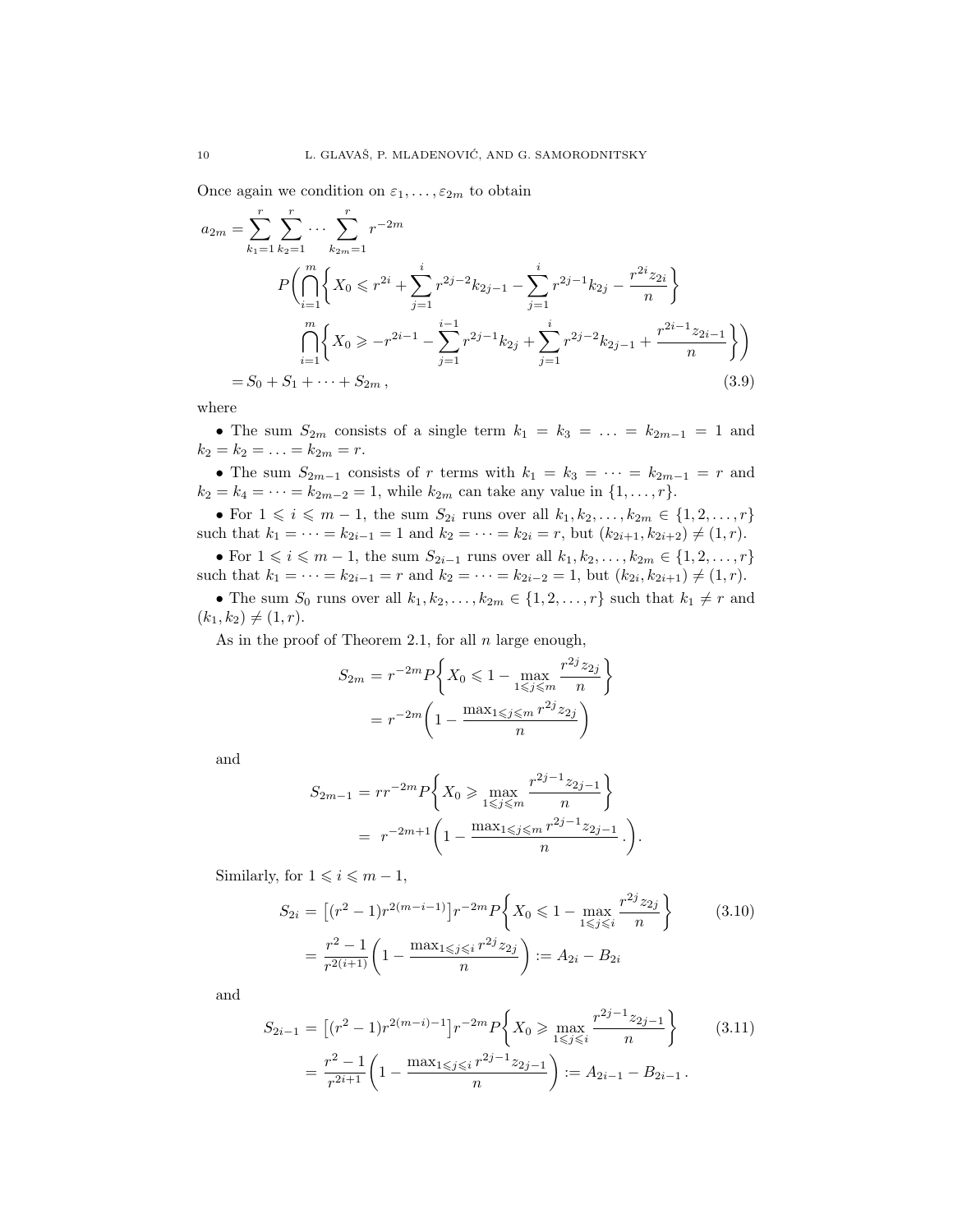Finally,

$$
S_0 = \frac{r^2 - r - 1}{r^2} \, .
$$

Let  $j \in \{1, 2, ...\}$  and take a pair  $(x, y)$  such that  $0 < xr^{-2j} \leq y < xr^{-2(j-1)}$ . We will consider different cases in (3.10) and (3.11).

**Case 1** For some  $k = 0, 1, \ldots, j - 1$ ,  $c_{2(i-k)} = 1$ , while  $c_{2(i-k+1)} = \ldots = c_{2i} = 0$ . Then

$$
\max_{1 \leq j \leq i} r^{2j} z_{2j} = r^{2(i-k)} x,
$$

and hence

$$
B_{2i} = \frac{(r^2 - 1)x}{r^{2(k+1)}n} \, .
$$

Similarly, if for some  $k = 0, 1, \ldots, j - 1, c_{2(i-k)-1} = 1$ , while  $c_{2(i-k+1)-1} = \ldots =$  $c_{2i-1} = 0$ , then we also have

$$
B_{2i-1} = \frac{(r^2 - 1)x}{r^{2(k+1)}n}.
$$

Both of these scenarios are feasible only if  $i - k \geq 1$ .

**Case 2** If  $c_{2l} = 0$  for all l between max $\{i - j + 1, 1\}$  and i, then

$$
\max_{1 \leq j \leq i} r^{2j} z_{2j} = r^{2i} y,
$$

and

$$
B_{2i} = \frac{(r^2 - 1)y}{r^2 n}.
$$

Similarly, if  $c_{2l-1} = 0$  for all l between  $\max\{i - j + 1, 1\}$  and i, then we also have

$$
B_{2i-1} = \frac{(r^2 - 1)y}{r^2 n}.
$$

For  $k \in \{0, 1, \ldots, j-1\}$  we denote by  $\Pi_k(10\ldots 0)$  the pattern "one followed by k zeroes on consecutive positions of the same parity". Each occurence of this pattern in the string  $c_1, \ldots, c_{2m-2}$  contributes exactly

$$
\frac{(r^2-1)x}{r^{2(k+1)}n}
$$

to the sum  $B_1 + \cdots + B_{2m-2}$ . Each occurence of the pattern "*j zeroes on the* consecutive positions of the same parity", contributes exactly

$$
\frac{(r^2-1)y}{r^2n}
$$

to that sum. The number of times the pattern  $\Pi_k(10...0)$  occurs in the string  $c_1, \ldots, c_{2m-2}$  is equal to  $\tilde{f}_{2(m-1),k} - \tilde{f}_{2(m-1),k+1} - \delta$ , where  $\delta \in \{0, 1, 2\}$  depends on the initial strings of zeroes on even and odd positions in the sequence  $(c_n)$ , with the convention  $f_{2m,0} = 2m$ . As in the proof of Theorem 2.1 we conclude that

$$
a_{2m} = 1 - \frac{(r^2 - 1)x}{n} \sum_{k=0}^{j-1} \frac{\tilde{f}_{2(m-1),k} - \tilde{f}_{2(m-1),k+1}}{r^{2k+2}} - \frac{(r^2 - 1)y}{r^2 n} \tilde{f}_{2(m-1),j} + O(1/n),
$$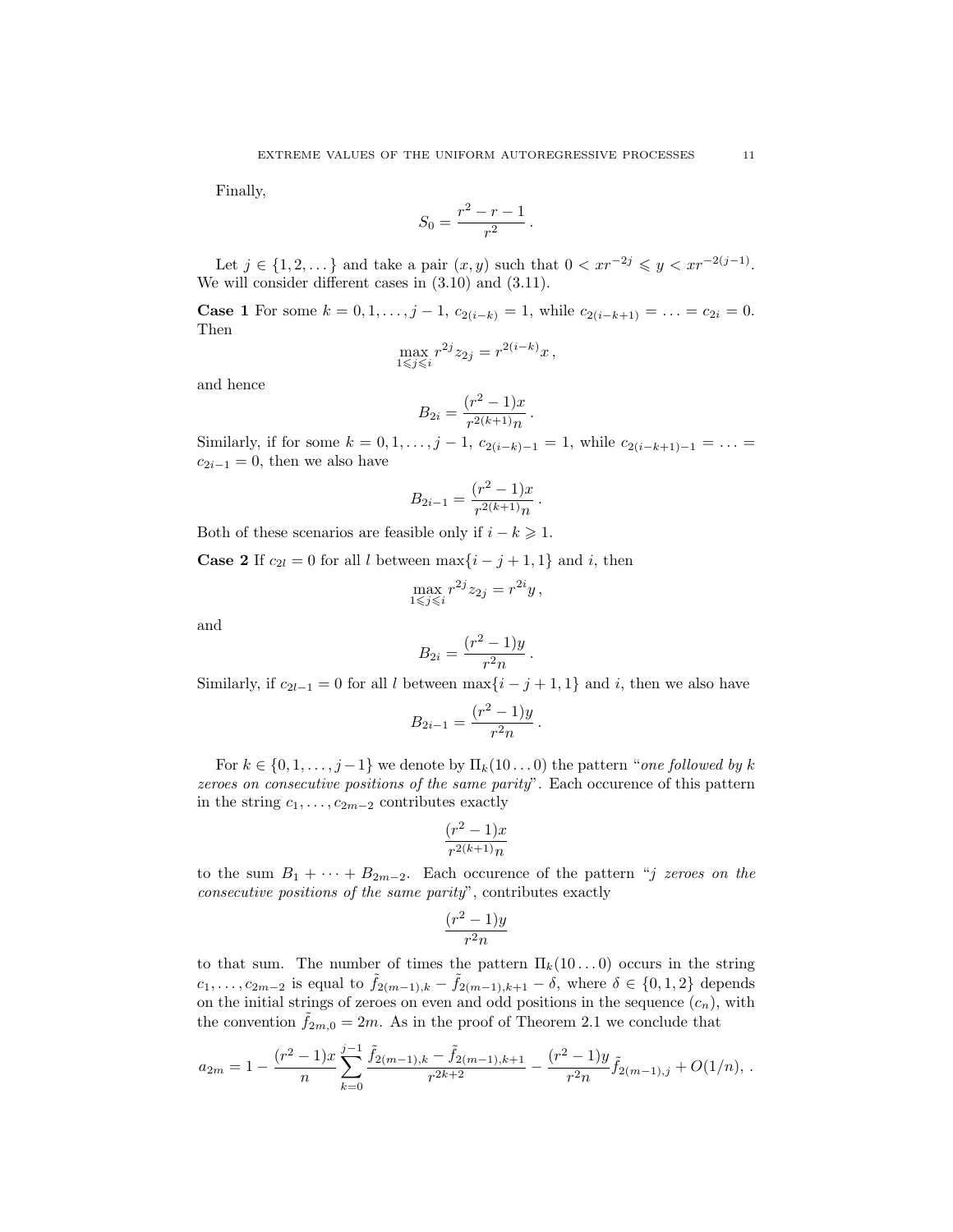Since  $m = m_n \to \infty$  as  $n \to \infty$ , it follows from (3.8) that

$$
\frac{n}{2m} \left( 1 - P\left( \widetilde{M}_{2m} \leq 1 - \frac{x}{n}, M_{2m} \leq 1 - \frac{y}{n} \right) \right)
$$
\n
$$
= (r^2 - 1)x \sum_{k=0}^{j-1} \left( \frac{\widetilde{f}_{2(m-1),k}}{2m} - \frac{\widetilde{f}_{2(m-1),k+1}}{2m} \right) r^{-(2k+2)} + (r^2 - 1)y \frac{\widetilde{f}_{2(m-1),j}}{2mr^2} + o(1)
$$
\n
$$
\to (r^2 - 1)x \sum_{k=0}^{j-1} \frac{\widetilde{f}_k - \widetilde{f}_{k+1}}{r^{2k+2}} + (r^2 - 1)y \frac{\widetilde{f}_j}{r^2}
$$

as  $n \to \infty$ , and so (3.1) holds. The statement of part (b) of the theorem follows now by appealing to  $(3.2)$ .

## **REFERENCES**

- B. Basrak and J. Segers (2009): Regularly varying time series. Stochastic Processes and Their Applications 119:1055–10180.
- M. CHERNICK (1981): A limit theorem for the maximum of autoregressive processes with uniform marginal distributions. Annals of Probability :145–149.
- M. Chernick and R. Davis (1982): Extremes in autoregressive processes with uniform marginal distributions. Statistics and Probability Letters :85–88.
- R. Davis (1979): Maxima and minima of statioary sequences. The Annals of Probability 7:453–460.
- A. HALL and J. HÜSLER (2006): Extremes of stationary sequences with failures. Stochastic Models 22:537–557.
- A. HALL and M. SCOTTO (2008): On the extremes of randomly subsampled time series. Revistat Statistical Journal 6:151–164.
- A. Janssen and J. Segers (2014): Markov tail chains. Journal of Applied Probability 51:1133–1153.
- M. LEADBETTER (1974): On extremes values in stationary sequences. Zeitschrift für Wahrscheinlichkeitstheorie und verwandte Gebiete 28:289–303.
- M. LEADBETTER (1983): Extremes and local dependence of stationary sequences. Zeitschrift für Wahrscheinlichkeitstheorie und verwandte Gebiete 65:291–306.
- Y. MITTAL (1978): Maxima of partial samples in Gaussian sequences. Annals of Probability 6:421–432.
- P. MLADENOVIC<sup> $(2009)$ :</sup> Maximum of a partial sample in the uniform  $AR(1)$ process. Statistics and Probability Letters 79:1414–1420.
- P. MLADENOVIC<sup> $\alpha$ </sup> and V. PITERBARG (2006): On asymptotic distribution of maxima of complete and incomplete samples from stationary sequences. Stochastic Processes and Their Applications 116:1977–1991.
- P. MLADENOVIĆ and L. ZIVADINOVIĆ (2015): Uniform  $AR(1)$  processes and maxima on partial samples. Communications in Statistics - Theory and Methods 44:2546–2563.
- M. SCOTTO (2005): Extremes of class of deterministic sub-samples processes with applications to stochastic difference equations. Stochastic Processes and Their Applications 115:417–434.
- J. Segers (2007): Multivariate regular variation of heavy-tailed Markov chains. Discussion Paper 0703, Institut de statistique, Université catholique de Louvain.